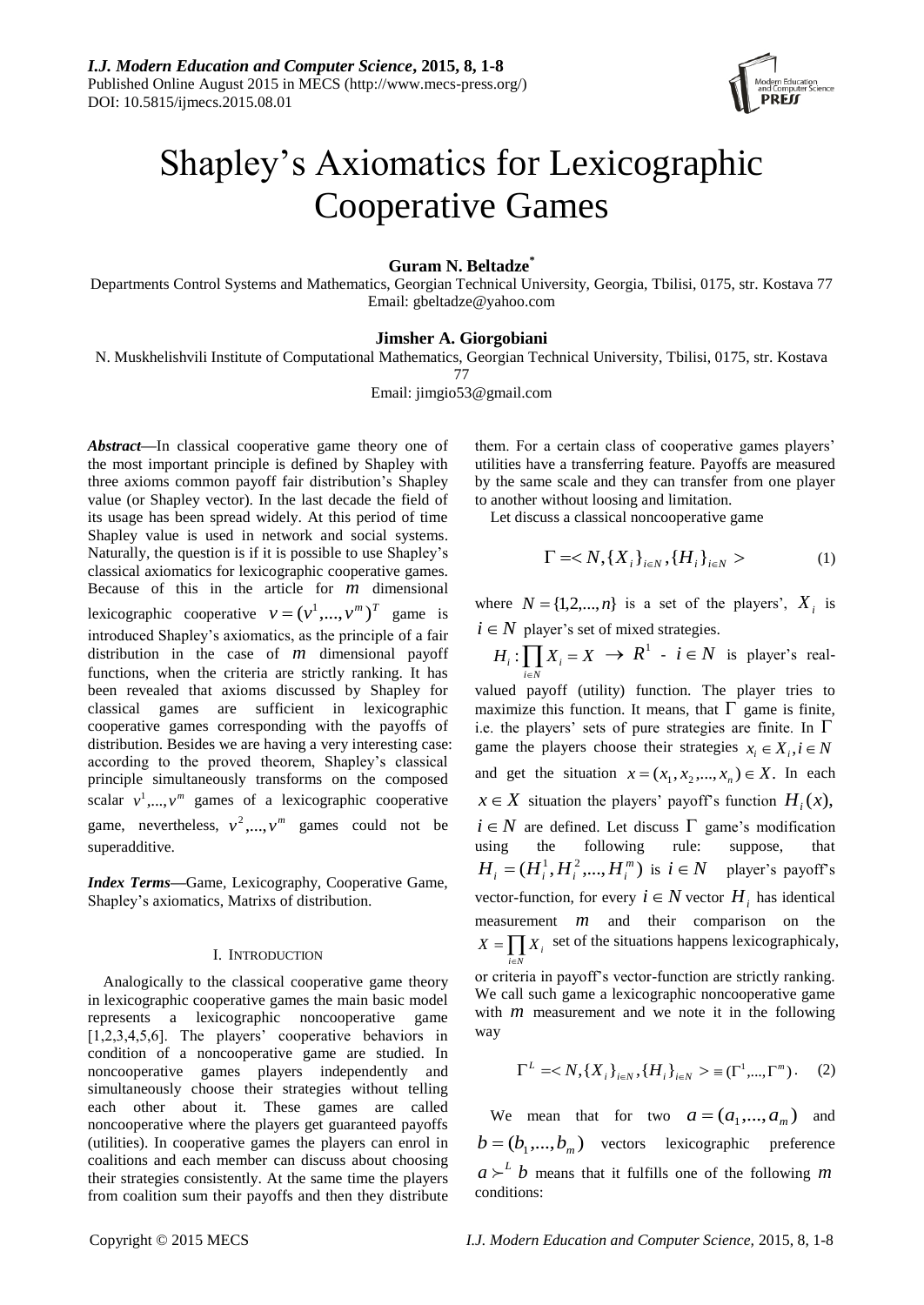1) 
$$
a_1 > b_1
$$
; 2)  $a_1 = b_1, a_2 > b_2$ ; ...; m)

$$
a_1 = b_1, \dots, a_{m-1} = b_{m-1}, a_m > b_m \tag{3}
$$

and  $a \ge b$ , if  $a \ge b$  or  $a = b$ .

In the process of transferring from  $\Gamma^L = (\Gamma^1, ..., \Gamma^m)$ game to the lexicographic cooperative game there are some difficulties they are analyzed by the author and it is related to the characterising function and the existence of the payoffs distribution, *C* -core and Neumann-Morgenstern's solutions [7, 8].

The article is dedicated to Shapley's axiomatic approach for lexicographic cooperative games [9]. It has been revealed that in contrast to the principles' of *C* core and Neumann-Morgenstern's solutions, Shapley's axiomatics principle is similar to the case of a classical one discussed by Shapley's axiomatics principle. In detail, axiomatics discussed by Shapley for classical games are sufficient with payoff's corresponding with distribution in lexicographic cooperative games. Besides, we are having a very interesting case – a classical principle identically is spread over the component of a lexicographic game for scalar games.

Let discuss *n* player's *m* dimensional lexicographic noncooperative game

$$
\Gamma^{L} =  (4)
$$

and for any  $T \subseteq N$ ,  $T \neq \emptyset$  coalition note

$$
H_T(x) = \sum_{i \in T} H_i(x), \ x \in X.
$$
 (5)

If  $T = \emptyset$ , then suppose that  $H_T(x) = 0$  for any  $x_i \in X_i$ .

Note by  $X_T$  set of mixed strategies of  $T \subseteq N$ coalition. Let discuss a lexicographic antagonistic game  $\Gamma_T^L$  for  $T \subseteq N$  coalition, where  $T$  and  $N \setminus T$  are the players and  $H_T$  is the function of a payoff.

Let discuss such  $\Gamma^L$  games, where exists a lexicographic maxi min

$$
\max_{X_T} \min_{X_{N\setminus T}} H_T(X_T, X_{N\setminus T}), \ T \subseteq N. \tag{6}
$$

The real vector-function  $v = (v^1, ..., v^m)^T$  is called a lexicographic noncooperative  $\Gamma^L$  game's characterising function or *m* dimensional lexicographic cooperative game, if it satisfies *L* **-**super additive conditions: if  $T, S \subseteq N$  and  $T \cap S = \emptyset$ , then for v game's value is fulfilled  $v(T \cup S) \geq l$   $v(T) + v(S)$ . Note that  $v^1$ 

scalar game's additive comes out from *v* game's *L*  super additive and  $v^2$  or any other scalar  $v^3, ..., v^m$ games could not be additive.

In the lexicographic cooperative  $v = (v^1, ..., v^m)^T$ game *m* dimensional *n* vector's consequence  $X = (X_{\cdot 1}, X_{\cdot 2}, ..., X_{\cdot n})$  is called the payoffs<sup>'</sup> distribution, where the following conditions are fulfilled:

- 1. Individual rationality  $X_{i} \geqslant 1$  *v*(*i*) for every  $i \in N$ ;
- 2. Collective rationality  $\sum X_{i} = v(N)$ . 1  $\sum_{i=1}^{n} X_{i} = v(N)$  $\sum_{i=1}^{\infty} X_{\cdot i} =$  $=$

If each  $X_{i}$  vector is formulated by  $(x_{1i},...,x_{mi})^T$ vector-column, then in  $v = (v^1, ..., v^m)^T$  game the distribution  $X = (X_{\cdot_1}, X_{\cdot_2},..., X_{\cdot_n})$  has the form of a matrix

$$
X = \begin{pmatrix} x_{11} & x_{12} & \dots & x_{1n} \\ x_{21} & x_{22} & \dots & x_{2n} \\ \vdots & \vdots & \vdots & \vdots \\ x_{m1} & x_{m2} & \dots & x_{mn} \end{pmatrix}.
$$
 (7)

As we have already stated above Shapley's axiomatics is defined for classical cooperative games and get the vector of payoff's distribution. For the lexicographic cooperative  $v = (v^1, ..., v^m)^T$  game such kind of approach gives us the payoff's matrix of distribution.

#### II. RELATED WORK

Discussing this problem is very important and it is caused by several different circumstances. The problem is that Shapley's vector (value) and its result Shapley Shubik's index are discussed as the principle of a fair distribution. It is used in different branches of economics, in the market competitive conditions, in the distribution of input and stocks, logistics, network systems and etc.

How to make the individual get he reasonable and practical profit between the fourth party logistics is still a question for further researches. By using Shapley value the weight of each enterprise is analyzed [10]. It is shown that, Shapley value model is relatively rational, practical and necessary mechanism in the fourth party logistics. The development of cooperative strategies between exporting countries have been taken place by the logistic rationalization [11]. The annual gain's distribution is formulated by the concepts of a cooperative game theory. From several methods of gain's distribution Shapley value is being used.

Traditional network optimization focuses on a single control objective in a network populated by obedient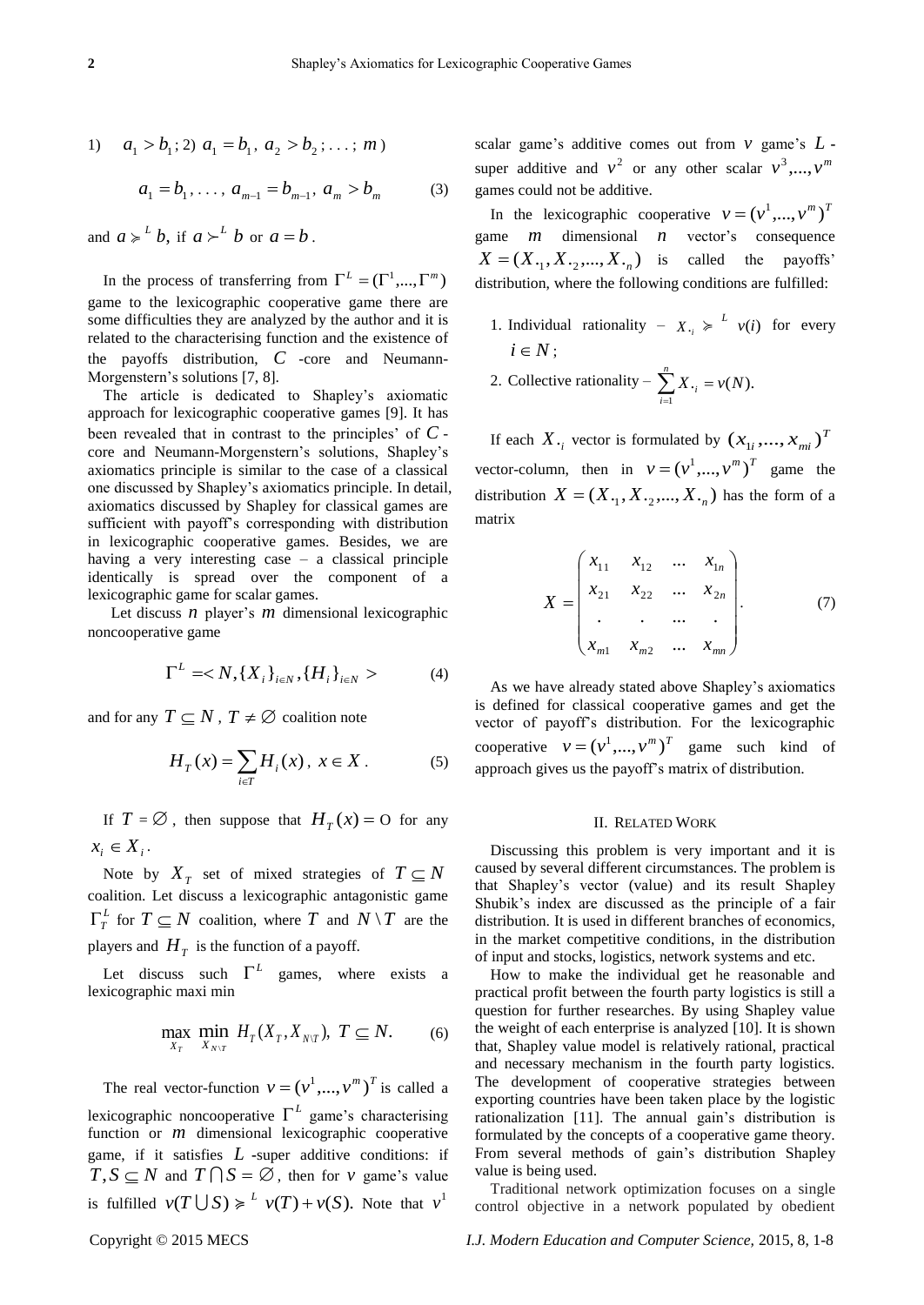users and limited dispersion of information. However, most of today's networks are large scale with lack of access to centralized information, consist of users with diverse requirements, and are subject to dynamic changes. These factors naturally motivate a new distributed control paradigm, where the network infrastructure is kept simple and the network control functions are delegated to individual agents that make their decisions independently (―selfishly").The interaction of multiple independent decision-makers necessitates the use of game theory [12]. Network games represent the new direction in Game theory.

Networked Control System (NCS) is a synthetic application that combines control science, computer science and network technology. Networked control systems (NCSs) have been gaining popularity with their high potential in widespread applications and becoming realizable with the rapid developments in computer, communication and control technologies. This paper reviews the development history of the NCS, and point out the field of farther researches [13].

The Shapley value—probably the most important normative payoff division scheme in coalition games. This approach has a variety of real-world applications (including social and organisational networks, biological networks and communication networks), its computational properties have not been widely studied. To date, the only practicable approach to compute Shapley value-based centrality has been via Monte Carlo simulations that are computationally expensive and not guaranteed to give an exact answer. Against this background, this paper presents the first study of the computational aspects of the Shapley value for network centrality's [14].

It is shown that if the distribution of profits is enforced at a global level, then there exist profit-sharing mechanisms derived from the coalition games concept of *Shapley value* and its extensions that will encourage these selfish ISPs who seek to maximize their own profits to converge to a Nash equilibrium [15].

An easy and an efficient transmission pricing scheme using Shapley value method and power flow tracing method to allocate usage andcost of the transmission system in a deregulated environment is proposed. By comparing both the methods it is found that for a large power system allocation of usage and cost to users is difficult by using Shapley value method due to increase in number of coalitions [16].

In the paper [17] a new centrality metric for social network is introduced. An appropriate cooperative game is proposed and then presented efficient approximate algorithm to compute Shapley value of this game in order to rank the nodes based on the gatekeeper centrality.

Shapley Shubik's index is used in voting. It plays a great role in politics [18]. Namely, for the definition of polling station's measure, what station's support is more necessary for choosing the wanted candidate. In the Parliament or in other representative branch party's (player's) vote's number is not the accurate index of its influence. By means of Shapley's vector the index of player's is defined, as the average number of those coalitions, where its participation provides winning, and without it the coalition looses.

Hence, Game Theory as a branch of Mathematics and Computer Science. It helps us to solve the different problems of everyday life. The question is: why only mathematics helps us to solve the above stated problems. Because, the nature is innately mathematical and she speaks to us in mathematics. We should only listen to her. Therefore, any science that describes the nature is completely dependent on mathematics. Mathematics plays a great role and it is the essential instrument for many aspects of different sciences [19].

At the same time Game Theory is one of the largest part of the information culture. Therefore it has a great influence on modern education. In the article [20] the influence of educational, professionalism and activity pecularites has been studied on the formation of the personal information culture pecularities.

There are many learning methodologies that have been adopted down the years. One of them is Problem Based Learning (PBL). PBL is an approach, in which the learners first encounter the problem, followed by a systematic, student-centered inquiry process. In general, games and simulations provide rich learning environment for the students [21].

In game theory the most practical problems is multicriteria. All problems stated above is reasonable to establish in case of multi criteria. If we order these criteria with strict preference then in the interaction conditions we will have lexicographic cooperative games and Shapley matrix principle will be used.

# III. SHAPLEY'S AXIOMATICS FOR A LEXICOGRAPHIC GAME

As well as in the case of classical cooperative games, in  $v = (v^1, ..., v^m)^T$  game  $S \subset N$  coalition is called v **game's carrier,** if we are having the following equality  $v(K) = v(K \cap S)$  for every coalition  $K \subset N$ , but we call  $i \in N$  player a stupid, if

$$
\nu(K \setminus \{i\}) = \nu(K), i \in K \subset N, \tag{8}
$$

or

$$
v(K \cup \{i\}) = v(K) + v(i), \text{ if } i \notin K \subset N. \tag{9}
$$

Let  $\pi$  be any permutation of a set N, or  $\pi$  is a function  $\pi : N \to N$ , that will correspond with this element  $i \in N$  by  $\pi(i) \in N$  meaning.  $\pi K$  denote permutation of K coalition:  $\pi K = {\pi(i) | i \in K}$ , and  $\pi v$  is a game that comes from  $v$ , if we change all K by  $\pi K$ . If *u* and *v* are cooperative games, then  $w = u + v$  note a cooperative game, its meaning is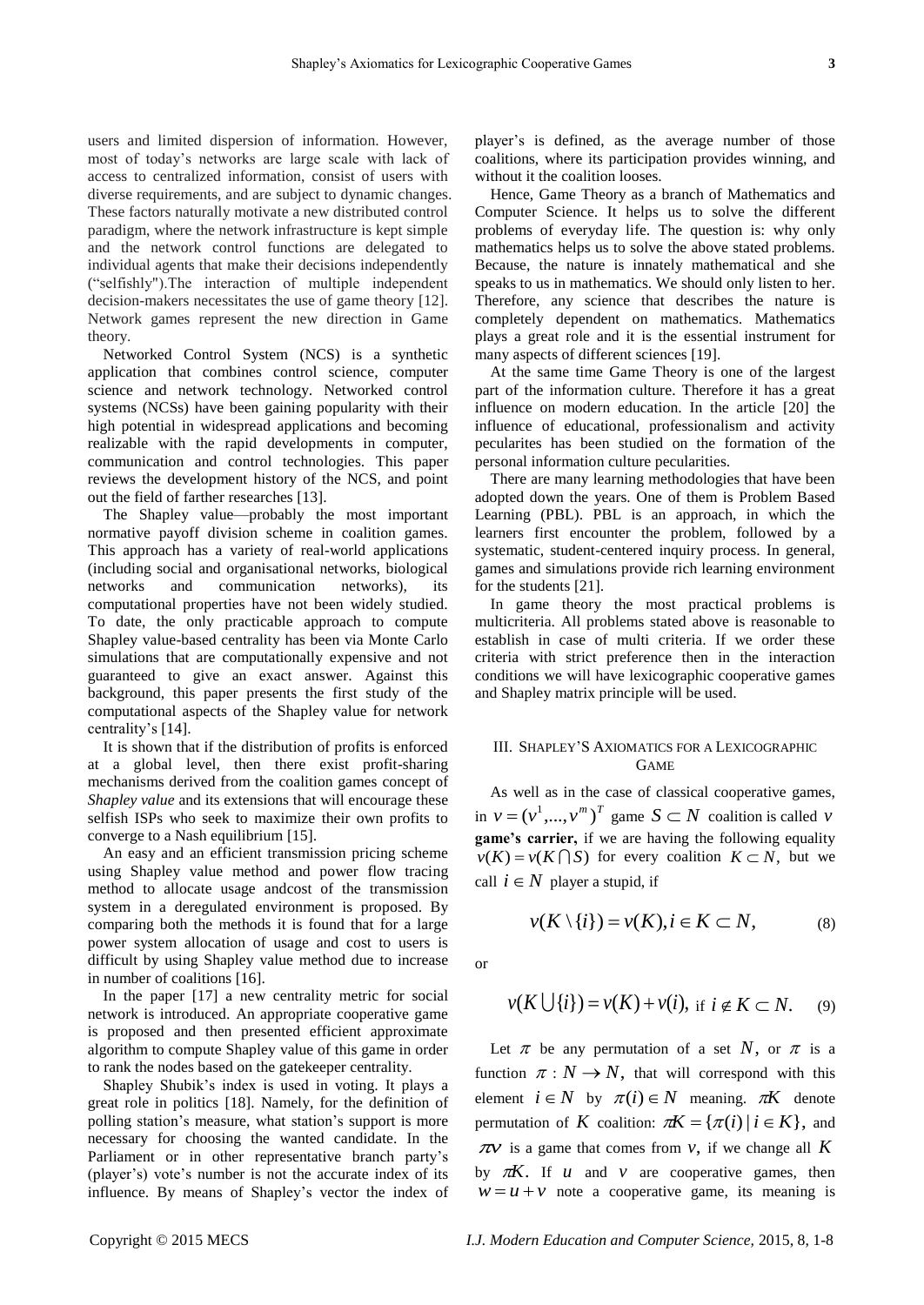$w(K) = u(K) + v(K)$ ,  $K \subset N$ . For any  $c > 0$ number CV defines a game, its meaning for any  $K \subset N$ is equal to  $cv(K)$ .

*Definition 1.* Let call a lexicographic cooperative  $v = (v^1, ..., v^m)^T$  game's Shalley's  $m \times n$  matrix  $\Phi(v)$ , that consists of *m* dimensional vector-columns

$$
\Phi_{\cdot_1}(\nu), \Phi_{\cdot_2}(\nu), ..., \Phi_{\cdot_n}(\nu), \tag{10}
$$

where

$$
\Phi_{\cdot j}(\nu) = (\Phi_{1,j}(\nu), ..., \Phi_{m,j}(\nu))^T, \nj = 1, ..., n
$$

and satisfies the following axioms [22]:

- 1) **Carrier's** if  $S$  is a  $v$  game's carrier, then  $\sum_{i \in S} \Phi_{\cdot_i}(v) = v(S).$
- 2) **Simmetry's** if  $\pi$  is any permutation more than for any  $i \in N$  we have  $\Phi_{\cdot \pi(i)}(\pi v) = \Phi_{\cdot i}(v)$ .
- 3) **Linearity's** for any two  $u$  and  $v$  game  $\Phi_{ij}(u+v) = \Phi_{ij}(u) + \Phi_{ij}(v).$

**Definition 2.** Suppose  $\Phi$  function corresponds with *v* game by 1)\_3) axioms  $\Phi(\nu)$  matrix. Then the estimation of  $\Phi(v)$  is called  $v = (v^1, ..., v^m)^T$  game's meaning or Shapley's matrix.

What do above mentioned axioms mean? The axiom 1) says, that the players from carrier  $S$  coalition distribute  $v(S)$  common payoff. At the same time, for any i player, who is stupid gets  $\Phi_{i}(v) = O$ . The axiom 2) demands that the game's meaning could not be depended on the players' names. 3) According to the axiom, it is fair to believe that if the players are participating in two games (the sum will be understood as *N* players simultaneous participation in  $u$  and  $v$  games), then their payoffs could be added in separate games.

### IV. SHAPLEY'S MATRIX OF PAYOFFS' DISTRIBUTIONS

Suppose  $v^p$  ( $p = 1,...,m$ ) is a defined scalar function on the subsets of  $N = \{1, 2, ..., n\}$  set and *T*  $l_p = (0, \dots, 1, \dots, 0)^T$  is a basic vector in  $R^m$  space, which component is 1 by number *p*.

*lemma 1.* If a lexicographic cooperative game *v* has a form  $v = v^p l_p$ , then for each mapping  $\Phi : v \to \Phi(v)$ , that will be satisfied the above mentioned axioms the following equality must be fulfilled

$$
\Phi(v) = l_p \cdot \Phi(v^p). \tag{11}
$$

*Proof.* Suppose  $\Phi(\nu)$  matrix has the following form

$$
\Phi(v) = \begin{pmatrix}\n\Phi_{1,1} & \cdots & \Phi_{1,n} \\
\vdots & \vdots & \ddots & \vdots \\
\Phi_{p,1} & \cdots & \Phi_{p,n} \\
\vdots & \vdots & \ddots & \vdots \\
\Phi_{m,1} & \cdots & \Phi_{m,n}\n\end{pmatrix},
$$
\n(12)

where  $\Phi_{j,l} = \Phi_{j,l}(v)$ . By 1) axiom  $v = (v^1, ..., v^m)^T$ game's for any coalition  $S$  fulfills the following consequence

$$
\sum_{l\in S} \Phi_{j,l}(\nu) = \begin{cases} 0, & j \neq p \\ \nu^p(S), & j = p. \end{cases}
$$
 (13)

For any system of real numbers

$$
\lambda_1,...,\lambda_{p-1},\lambda_{p+1},...,\lambda_m
$$

let discuss the following vector-function

$$
\Psi(\nu^{p}) = (\Phi_{p,1} + \sum_{j \neq p} \lambda_{j} \Phi_{j,1}, ..., \Phi_{p,n} +
$$
  

$$
\sum_{j \neq p} \lambda_{j} \Phi_{j,n}) = \Phi_{p,1} \nu^{p} + \sum_{j \neq p} \lambda_{j} \Phi_{j,1} (\nu^{p}).
$$
 (14)

For  $\Psi$  function Shapley's every axioms are fulfilled. It is clear that if S is  $v^p$  game's carrier, then S will be

It is clear that if *S* is 
$$
v^r
$$
 game's carrier, then *S* will be  
also *v* game's carrier. Therefore from (13) we write  

$$
\Psi_s(v^p) = \sum_{l \in S} \Phi_{p,l}(v^p) + \sum_{j \neq p} \lambda_j \sum_{l \in S} \Phi_{j,l}(v^p) = v^p(S).
$$
(15)

The condition  $\Psi_{\pi}(\pi v^p) = \Psi(v^p)$  comes out from 2) axiom:

$$
\Psi_{\pi}(\pi v^{p}) = (\Psi_{\pi(1)}(\pi v^{p}), ..., \Psi_{\pi(n)}(\pi v^{p}))
$$
\n(16)

where

$$
\Psi_{\pi(l)}(\pi v^p) = \Phi_{p,\pi(l)}(\pi v^p) + \sum_{j \neq p} \lambda_j \Phi_{j,\pi(l)}(\pi v^p)
$$
  
=  $\Phi_{p,l}(v^p) + \sum_{j \neq p} \lambda_j \Phi_{j,l}(v^p) = \Psi_l(v^p).$  (17)

# $\Psi$  function's linearity's condition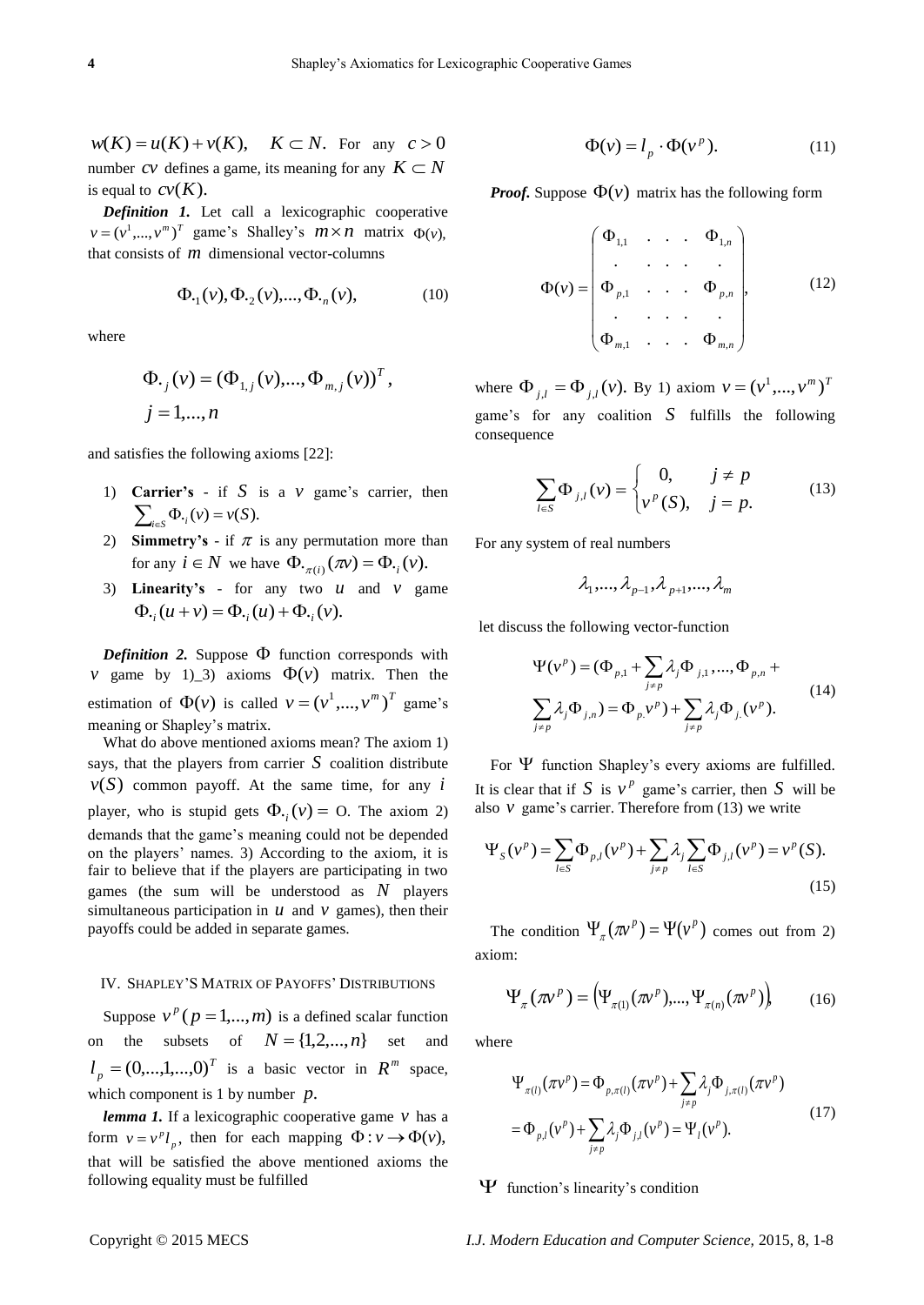$$
\Psi(u^p + v^p) = \Psi(u^p) + \Psi(v^p)
$$
 (18)

is a result of the 3)-rd axiom.

Hence, for classical games according to Shapley's main theorem  $\Psi(\nu^p)$  vector is defined identically and represents Shapley's vector in  $v^p$  game:

$$
\Psi(\nu^p) = \Phi(\nu^p) = (\Phi_1(\nu^p), ..., \Phi_n(\nu^p)),
$$
 (19)

i.e.

$$
\Phi_{i}(v^{p}) = \Phi_{p,l}(v^{p}) + \sum_{j \neq p} \lambda_{j} \Phi_{j,l}(v^{p}).
$$
 (20)

Because of the numbers  $\lambda_1, ..., \lambda_{p-1}, \lambda_{p+1}, ..., \lambda_m$  are arbitrary, the equality could be fulfilled only in the following conditions

$$
\Phi_{j,l}(v^p) = \begin{cases}\n0, & j \neq p \\
\Phi_l(v^p), & j = p,\n\end{cases}
$$
\n(21)

where  $l = 1, \ldots, n$ .

Therefore

$$
\Phi(v) = \begin{pmatrix} 0 & \dots & 0 \\ \vdots & \ddots & \vdots \\ \Phi_1 & \dots & \Phi_n \\ \vdots & \ddots & \vdots \\ 0 & \dots & 0 \end{pmatrix} = l_p \cdot \Phi(v^p), \quad (22)
$$

this proof was demanded.

Lemma 1 gives us the opportunity to prove the main result.

**Theorem 1.** There exists the only function  $\Phi$ , that for each  $v = (v^1, ..., v^m)^T$  game  $\Phi(v)$  matrix is corresponded and 1) - 3) axioms is satisfied. At the same time  $\Phi(\nu)$ matrix vector-lines

$$
\Phi_{p,1},...,\Phi_{p,n} \ (p=1,...,m) \qquad (23)
$$

coincide  $v = (v^1, ..., v^m)^T$  game's  $v^p$  component's of shapley's vector.

*Proof.* Write down  $v = (v^1, ..., v^m)^T$  game by the form of the components of the sum

$$
v = \sum_{p=1}^{m} l_p v^p.
$$
 (24)

By 3) axiom we get

$$
\Phi(\nu) = \sum_{p=1}^{m} \Phi(l_p \nu^p), \qquad (25)
$$

and by the lemma 1 we write

$$
\Phi(\nu) = \sum_{p=1}^{m} l_p \Phi(\nu^p),\tag{26}
$$

so the theorem is proved.

Note by *s* several players' in *S* coalition  $s = |S|$ . Then on the strength of this theorem for the lexicographic cooperative  $v = (v^1, ..., v^m)^T$ game's  $\Phi(\nu)$  matrix vector-line we have

$$
\Phi_{p,i}(v) = \sum_{\substack{S \subset N, \\ i \in S}} \frac{(s-1)!(n-s)!}{n!} (v^p(S) -
$$
  
-v<sup>p</sup>(S \setminus \{i\}), (27)

 $p = 1, \ldots, m$ and

$$
\Phi_{\cdot_i}(\nu) = \begin{pmatrix} \Phi_{1,i}(\nu) \\ \cdot \\ \cdot \\ \Phi_{m,i}(\nu) \end{pmatrix} = \sum_{\substack{S \subset N, \\ i \in S}} \frac{(s-1)!(n-s)!}{n!} \times \begin{pmatrix} \nu^1(S) - \nu^1(S \setminus \{i\}) \\ \cdot \\ \cdot \\ \cdot \\ \cdot \\ \nu^m(S) - \nu^m(S \setminus \{i\}) \end{pmatrix},
$$
(28)

 $i = 1,...,n$ .

*Example 1.* Let find Shapley's matrix for 2 dimensioned lexicographic cooperative game  $v = (v^1, v^2)^T$ :

$$
v(i) = (0;0)T
$$
,  $i = 1,2,3$ ,  $v(12) = (0;0,4)$ ,  $v(13) =$   
=  $(0,2;0,1)T$ ,  $v(23) = (0,2;0,3)T$ ,  $v(123) = (1;1)T$ .

*Solution.*  $v = (v^1, v^2)^T$  game *L* is super additive. Therefore acoording to the theorem it has Shapley's matrix

$$
\Phi(\nu) = (\Phi_{\cdot_1}(\nu), \Phi_{\cdot_2}(\nu), \Phi_{\cdot_3}(\nu)) =
$$
\n
$$
= \begin{pmatrix} \Phi_{1,1} & \Phi_{1,2} & \Phi_{1,3} \\ \Phi_{2,1} & \Phi_{2,2} & \Phi_{2,3} \end{pmatrix}.
$$
\n(29)

Copyright © 2015 MECS *I.J. Modern Education and Computer Science,* 2015, 8, 1-8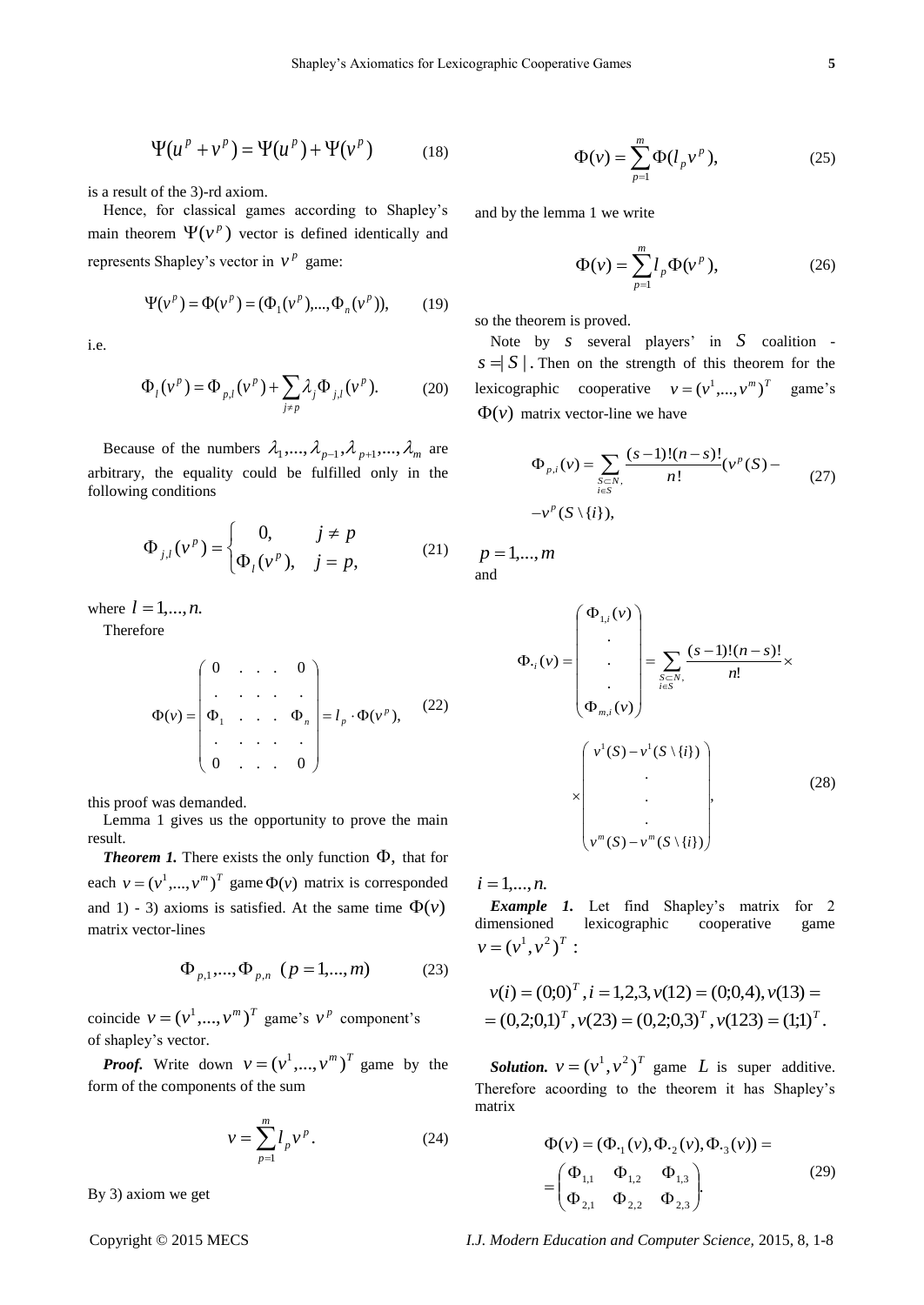The first line's elements of this matrix represents  $v<sup>1</sup>$ game's Shaplkey's vector. This scalar cooperative game has got the following form

$$
v^1(i) = 0, i = 1,2,3, v^1(12) = 0, v^1(13) = 0,2,
$$
  
 $v^1(23) = 0,2, v^1(123) = 1$ 

and it is super additive. Let find its Shapley's vector.

According to the (27) formula, for finding  $\Phi_{1,i}(v^1), i = 1,2,3$  we have to discuss the meanings of the summand for such  $S$  coalition that consists  $i$ . Let name these coalition for every *i* :

$$
i = 1, S_1 = \{1\}, S_2 = \{1, 2\}, S_3 = \{1, 3\}, S_4 = \{1, 2, 3\};
$$
  
\n
$$
i = 2, S_1 = \{2\}, S_2 = \{1, 2\}, S_3 = \{2, 3\}, S_4 = \{1, 2, 3\};
$$
  
\n
$$
i = 3, S_1 = \{3\}, S_2 = \{1, 3\}, S_3 = \{2, 3\}, S_4 = \{1, 2, 3\}.
$$

After this we easily calculate (27) each summand. Let calculate in detail only  $\Phi_{1,1}(v^1)$ , we have

$$
\Phi_{1,1}(v^1) = \frac{(1-1)!(3-1)!}{3!} \cdot (v^1(1) - v^1(\emptyset)) +
$$
  
+ 
$$
\frac{(2-1)!(3-2)!}{3!} \cdot (v^1(12) - v^1(2)) +
$$
  
+ 
$$
\frac{(2-1)!(3-2)!}{3!} \cdot (v^1(13) - v^1(3)) +
$$
  
+ 
$$
\frac{(3-1)!(3-3)!}{3!} \cdot (v^1(123) - v^1(23)) =
$$
  
= 
$$
\frac{2}{6} \cdot 0 + \frac{1}{6} \cdot 0 + \frac{1}{6} \cdot 0 + \frac{1}{6} \cdot 0 + \frac{1}{6} \cdot 0 + \frac{1}{6} \cdot 0 + \frac{1}{6} \cdot 0 + \frac{1}{6} \cdot 0 + \frac{1}{6} \cdot 0 + \frac{1}{6} \cdot 0 + \frac{1}{6} \cdot 0 + \frac{1}{6} \cdot 0 + \frac{1}{6} \cdot 0 + \frac{1}{6} \cdot 0 + \frac{1}{6} \cdot 0 + \frac{1}{6} \cdot 0 + \frac{1}{6} \cdot 0 + \frac{1}{6} \cdot 0 + \frac{1}{6} \cdot 0 + \frac{1}{6} \cdot 0 + \frac{1}{6} \cdot 0 + \frac{1}{6} \cdot 0 + \frac{1}{6} \cdot 0 + \frac{1}{6} \cdot 0 + \frac{1}{6} \cdot 0 + \frac{1}{6} \cdot 0 + \frac{1}{6} \cdot 0 + \frac{1}{6} \cdot 0 + \frac{1}{6} \cdot 0 + \frac{1}{6} \cdot 0 + \frac{1}{6} \cdot 0 + \frac{1}{6} \cdot 0 + \frac{1}{6} \cdot 0 + \frac{1}{6} \cdot 0 + \frac{1}{6} \cdot 0 + \frac{1}{6} \cdot 0 + \frac{1}{6} \cdot 0 + \frac{1}{6} \cdot 0 + \frac{1}{6} \cdot 0 + \frac{1}{6} \cdot 0 + \frac{1}{6} \cdot 0 + \frac{1}{6} \cdot 0 + \frac{1}{6} \cdot 0 + \frac{1}{6} \cdot 0 + \frac{1}{6} \cdot 0 + \frac{1}{6} \cdot 0 + \frac{1}{6} \cdot 0 + \frac{1}{6
$$

We analogically get vector's other two coordinates  $\Phi_{1,2}(\nu^1) = 0,3, \quad \Phi_{1,3}(\nu^1) = 0,4.$  We could find easily the third coordinate by calculating  $\Phi_{1,3}(\nu^1) = 1 - (0.3 + 0.3) = 0.4$ . Hence  $\nu^1$  game's Shapley's vector is equal to

$$
(\Phi_{1,1}(v^1), \Phi_{1,2}(v^1), \Phi_{1,3}(v^1)) = (0,3;0,3;0,4).
$$
\n(31)

Vector  $(\Phi_{2,1}, \Phi_{2,2}, \Phi_{2,3})$  represents a lexicographic cooperative game's 2-nd component  $v^2$  's Shapley's vector. The game  $v^2$  has the following form

$$
v^2(i) = 0, i = 1,2,3; v^2(12) = 0,4, v^2(13) = 0,1,
$$
  
 $v^2(23) = 0,3, v^2(23) = 1.$ 

The game is super additive and its Shapley's vector will be calculated analogically as in  $v<sup>1</sup>$  game. We get

$$
(\Phi_{2,1}(v^2), \Phi_{2,2}(v^2), \Phi_{2,3}(v^2)) =
$$
  
=  $\left(\frac{19}{60}, \frac{25}{60}, \frac{16}{60}\right)$ . (32)

Hence,  $v = (v^1, v^2)^T$  game's Shapley's matrix is equal to

$$
\Phi(v) = \begin{pmatrix} 0.3 & 0.3 & 0.4 \\ \frac{19}{60} & \frac{25}{60} & \frac{16}{60} \end{pmatrix}.
$$
 (33)

Hence, in the lexicographic game the players' common payoff  $v(123) = (1;1)^T$  has been distributed: the vectors  $(0,3;19/60)$ ,  $(0,3;25/60)$  and  $(0,4;16/60)$  are the first, the second and the third player's payoff part corresponding with  $v = (v^1, v^2)^T$  game. At the same time by the definition of a lexicographic preference the most part gets the third player, fewer than this the second and the fewest the third:

$$
(0,4;16/60) \succ^{L} (0,3;25/60) \succ^{L} (0,3;19/60).
$$
\n(34)

*Example 2.* Let find Shapley's matrix for a lexicographic cooperative game  $v = (v^1, v^2)^T$ :

$$
v(\emptyset) = (0;0)^T
$$
,  $v(1) = (3;2)^T$ ,  $v(2) = (2;3)^T$ ,  
\n $v(3) = (1;0)^T$ ,  $v(1,2) = (6;2)^T$ ,  $v(1,3) = (4;3)^T$ ,  
\n $v(2;3) = (4;1)^T$ ,  $v(1,2,3) = (8;4)^T$ .

**Solution.** This game L is super additive, where  $v^2$  is a game:

$$
v^2
$$
 (Ø) = 0,  $v^2$ (1) = 2,  $v^2$ (2) = 3,  $v^2$ (3) = 0,  
\n $v^2$ (12) = 2,  $v^2$ (13) = 3,  $v^2$ (23) = 1,  
\n $v^2$ (123) = 4.

It is not super additive  $(v^2(12) < v^2(1) + v^2(2))$ . From L -super additive  $v = (v^1, v^2)^T$  by the theorem there exists Shapley's matrix, analogically it has the form to the previous example

$$
\Phi(\nu) = \begin{pmatrix} \Phi_{1,1} & \Phi_{1,2} & \Phi_{1,3} \\ \Phi_{2,1} & \Phi_{2,2} & \Phi_{2,3} \end{pmatrix}.
$$
 (35)

Its first line's elements represent  $v^1$  game's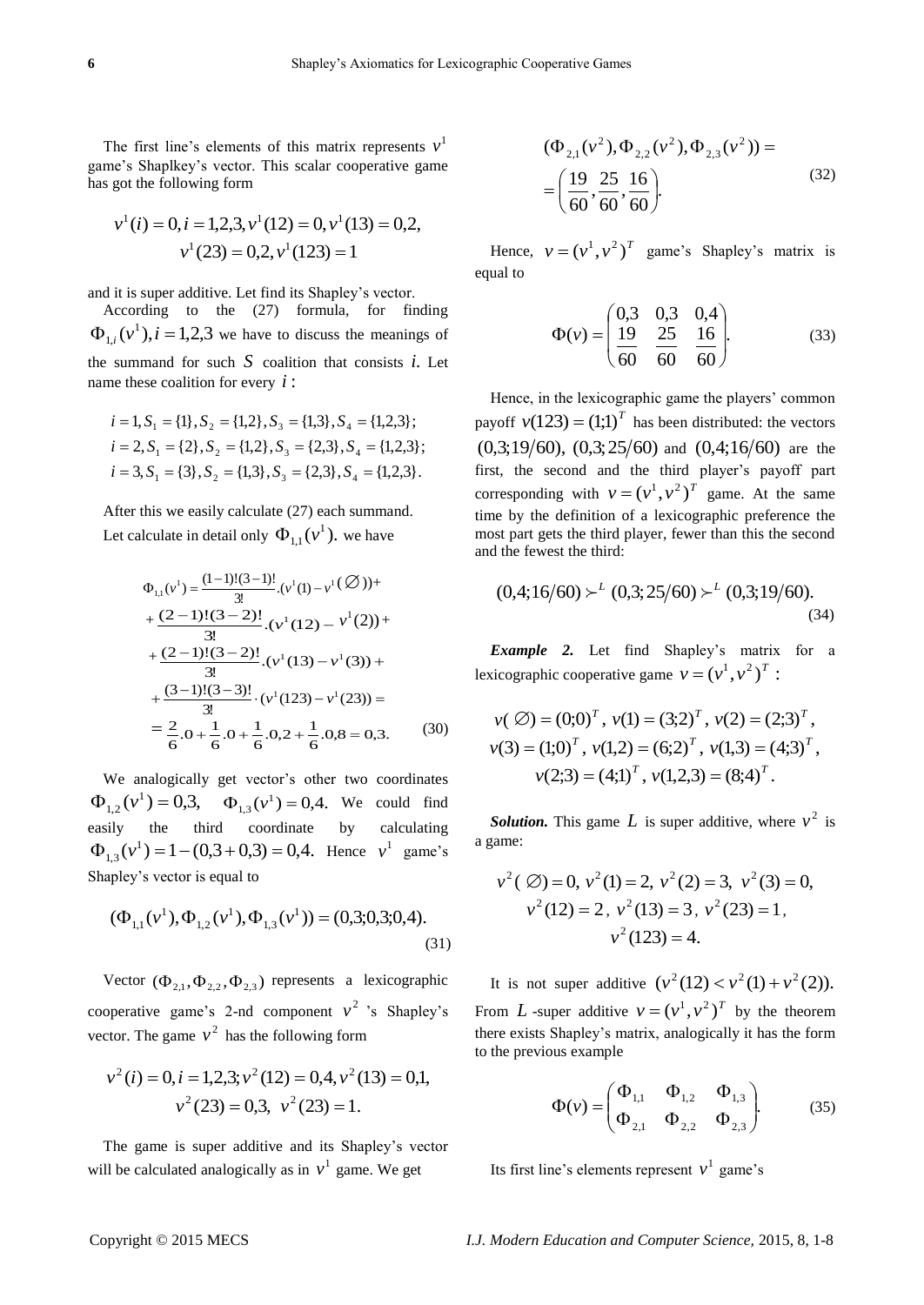$$
v^1(\emptyset) = 0
$$
,  $v^1(1) = 3$ ,  $v^1(2) = 2$ ,  $v^1(3) = 1$ ,  
\n $v^1(12) = 6$ ,  $v^1(13) = 4$ ,  $v^1(23) = 4$ ,  $v^1(123) = 8$ 

Shapley's vector's components

$$
(\Phi_{1,1}(\nu^1), \Phi_{1,2}(\nu^1), \Phi_{1,3}(\nu^1)), \tag{36}
$$

and the 2-nd line's elements give us  $v^2$  game's Shapley's vector -  $(\Phi_{2,1}(v^2), \Phi_{2,2}(v^2), \Phi_{2,3}(v^2)).$ 2 2,2  $\Phi_{2,1}(v^2), \Phi_{2,2}(v^2), \Phi_{2,3}(v^2)$ Let calculate them.

According to the (27) formula and the previous solution we write:

$$
\Phi_{1,1}(v^1) = 3.5; \quad \Phi_{1,2}(v^1) = 3; \quad \Phi_{1,3}(v^1) = 1.5.
$$
 (37)

Hence,  $v^1$  game's Shapley's vector is equal to

$$
(\Phi_{1,1}(\nu^1), \Phi_{1,2}(\nu^1), \Phi_{1,3}(\nu^1)) = (3,5;3;1,5). \tag{38}
$$

For  $v^2$  game the same (27) formula gives:

$$
\Phi_{2,1}(v^2) = 2; \Phi_{2,2}(v^2) = 1.5; \Phi_{2,3}(v^2) = 0.5 \tag{39}
$$

and Hence  $v^2$  game's Shapley vector is

$$
(\Phi_{2,1}(v^2), \Phi_{2,2}(v^2), \Phi_{2,3}(v^2)) = (2,1,5;0,5)
$$
 (40)

and  $v = (v^1, v^2)^T$  game's Shapley's matrix has the following form

$$
\Phi(\nu) = \begin{pmatrix} 3.5 & 3 & 1.5 \\ 2 & 1.5 & 0.5 \end{pmatrix}.
$$
 (41)

For lexicographic cooperative games by discussing Shapley's axiomatics we get some significant position. Namely, the last example shows us that from  $v = (v^1, v^2)^T$  game's *L* -super additive, where  $v^2$ scalar cooperative game is not super additive, Shapley's matrix anyway gives us a fair distribution of common payoffs:

$$
\Phi_{1,1}(v^1) + \Phi_{1,2}(v^1) + \Phi_{1,3}(v^1) = 3,5 + 3 + 1,5 = 8 =
$$
  
=  $v^1(123)$ , (42)

$$
\Phi_{2,1}(v^2) + \Phi_{2,2}(v^2) + \Phi_{2,3}(v^2) = 2 + 1,5 + 0,5 = 4 = v^2
$$
(123).

#### V. CONCLUSION

Generally it should be mentioned that for lexicographic cooperative games  $v = (v^1, v^2, ..., v^m)^T$  differ from the optimal principles (*C* -core and Neumann-Morgenstern's solutions) discussed by us previously, only Shapley's principle is spread on *v* game's each  $v^1, ..., v^m$ component simultaneously and seperately, nevertheless from  $v^2$ ,...,  $v^m$  scalar games any of them or every could not be super additive. The difference is in the case of a scalar cooperative game Shapley's axiomatics gives us the vector of payoffs' distribution, but in the case of a lexicographic cooperative game it is given by the form of a matrix. The given result – Shapley matrix principle could be used in all those problems, where Shapley vector is used, if the problem will be put by using ranking criteria.

#### **REFERENCES**

- [1] G.N. Beltadze. "A mixed extension of finite noncoalition lexicographic games". Bulletin of the Academy of sciences of the Georgian SSR, 98, № 2 (1980), pp. 273- 276 (in Russian).
- [2] G.N.Beltadze, J.A.Giorgobiani. "Metastrategic extensions of Lexicographic Noncooperative Game in case of two players". Bulletin of the Georgian National Academy of Sciences, vol 2, no 2, 2008, pp. 9-13 (in Russian).
- [3] M.Salukvadze, G. Beltadze, and F. Criado. "Dyadic theoretical games models of decision - making for the lexicographic vector payoffs". International Journal of Information Technology and Decision Making, Vol. 8, Issue 2, 2009, pp. 193-216.
- [4] G.N.Beltadze. "Lexicographic noncooperative game's mixed extension with criteria". International Journal of Systems and Software. Asian Research Publishing Network (ARPN) Publishers. Vol 1, № 8, November 2011, pp. 247-250.
- [5] G.N.Beltadze. "Lexicographic Multistage Games with Perfect Information". Informational and Communication Technologies – Theory and Practice: Proceedings of the International Scientific Conference ICTMC-2010. Devoted to the 80th Anniversary of I.V. Prangishvili. Nova Publishers, 664 pp. USA, 2012. pp. 275-281.
- [6] G.N.Beltadze. "Lexicographic Strategic Games Nonstandard Analisis". International Journal of Intelligent Systems and Applications. Hong Kong, Volume 5, Number 7, June 2013, pp. 1-8.
- [7] G.Beltadze. "Foundations of Lexicographic Cooperative Game Theory". International Journal of Modern Education and Computer Science. Hong Kong, Volume 5, Number 3, 2013, pp. 18-25.
- [8] M.Salukvadze, G. Beltadze. "The Optimal Principle of Stable Solutions in Lexicographic Cooperative Games". International Journal of Modern Education and Computer Science. Hong Kong, Volume 6, Number 3, 2014, pp. 11- 18.
- [9] L. S. Shapley. "A value for n-person games". Annals of Mathematical Studies, vol. 28, 1953, pp. 307-317.
- [10] Na Xu. "Improved Weighted Shapley Value Model for the Fourth Party Logistics Supply Chain Coalition". Hindawi Publishing Corporation, 10/2013, 5 pages. http://dx.doi.org/10.1155/2013/ 269398.